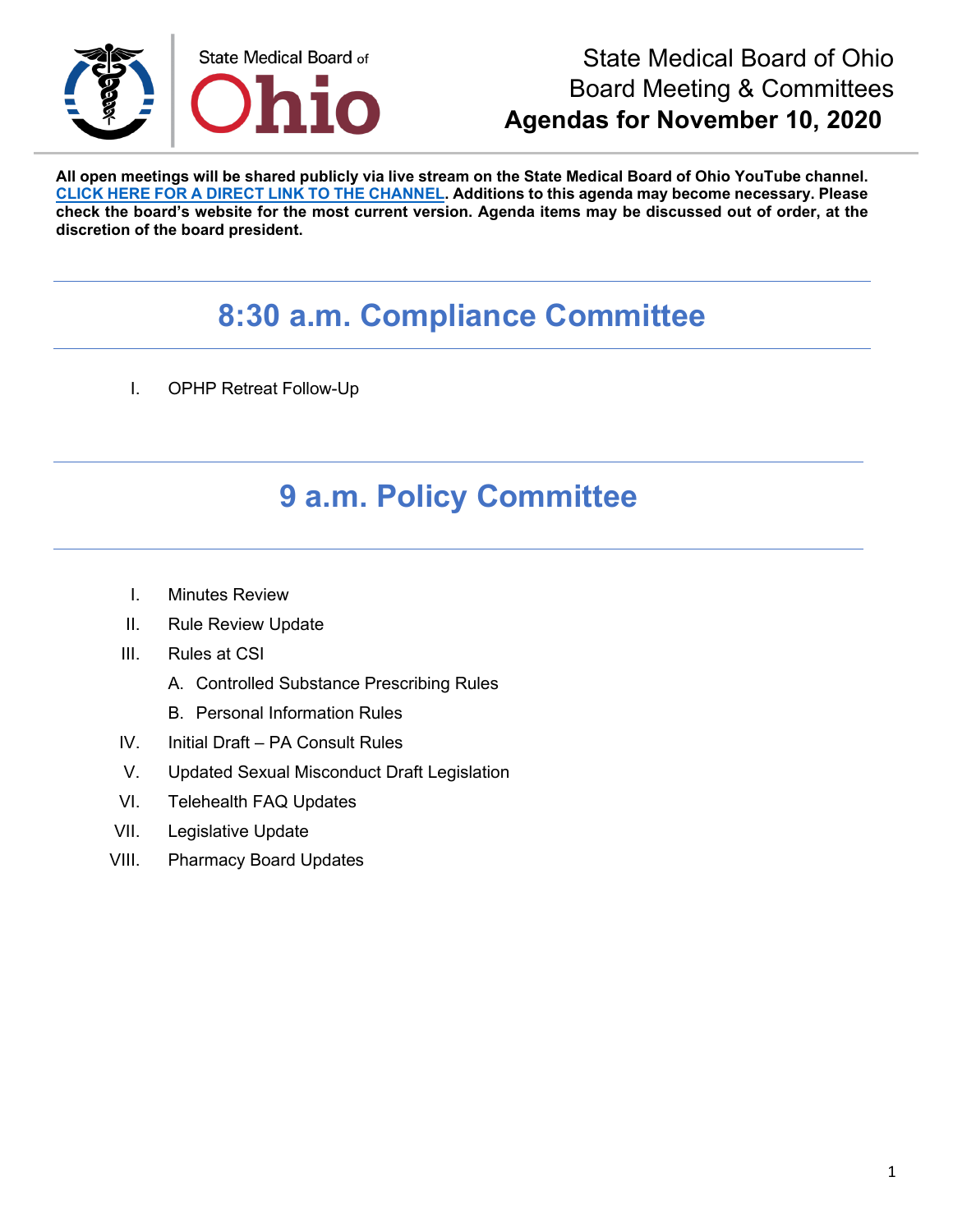

#### State Medical Board of Ohio Board Meeting & Committees **Agendas for November 10, 2020**

**All open meetings will be shared publicly via live stream on the State Medical Board of Ohio YouTube channel. [CLICK HERE FOR A DIRECT LINK TO THE CHANNEL.](https://www.youtube.com/channel/UCWBHBfwOyUtBZmBEZvtYPvA) Additions to this agenda may become necessary. Please check the board's website for the most current version. Agenda items may be discussed out of order, at the discretion of the board president.**

## **10 a.m. Board Meeting**

- I. ROLL CALL
- II. MINUTES REVIEW
- III. REPORTS AND RECOMMENDATIONS (R&Rs)
	- A. Omar Almusa, M.D.
	- B. Kang Lu, M.D.
	- C. James Thomas Murphy, M.D.
	- D. Jada Ransome, L.M.T.
- IV. PROPOSED FINDINGS AND PROPOSED ORDERS (PFPOs)
	- A. Harrison L. Kunz, Jr., R.C.P.
	- B. Inderpal Singh, M.D.
- V. FINDINGS, ORDERS AND JOURNAL ENTRIES (FOJEs)
	- A. Rebecca Eileen Billings, D.O.
	- B. Marijana Oroz, M.T.
	- C. Rebecca Gale Shook, R.C.P. Applicant
- VI. EXECUTIVE SESSION
- VII. SETTLEMENT AGREEMENTS
- VIII. CITATIONS
- IX. OPERATIONS REPORT
- X. RULES & POLICIES
	- A. Adoption of Rules
	- B. Proposed Board Meeting Dates for 2022
	- C. Military Rules
- XI. COMMITTEE BUSINESS
	- A. Approval of Committee Minutes
	- B. Dietetics Advisory Council Report (Jill Reardon)
	- C. Telehealth Committee Report